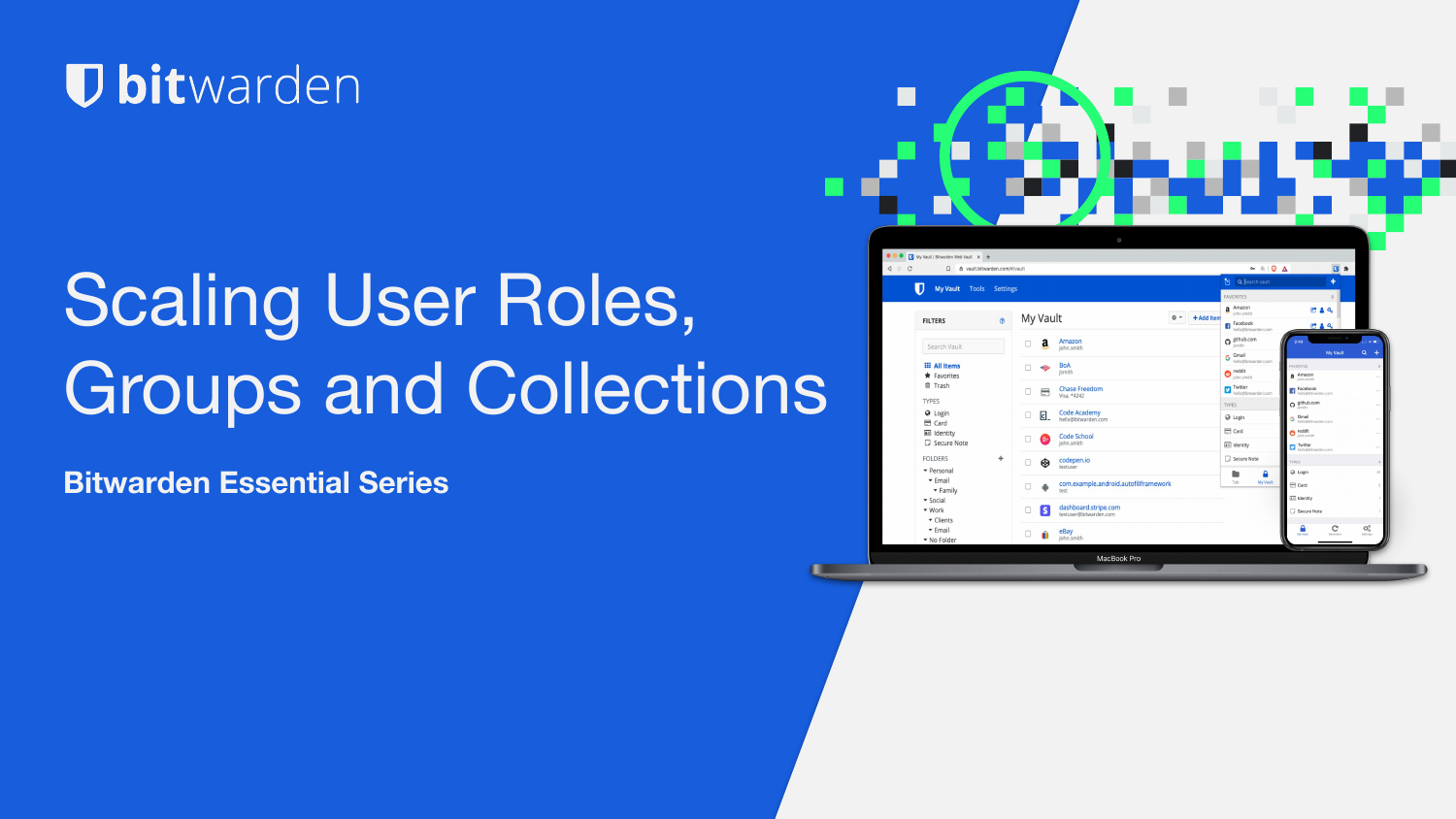Basic approach of secure sharing  $\underbrace{\begin{matrix}0\\1\end{matrix}}\longrightarrow \begin{matrix} \overbrace{\begin{matrix}1\\x\times x\end{matrix}}\end{matrix}}\longrightarrow \begin{matrix} \overbrace{\begin{matrix}1\\1\end{matrix}}\end{matrix}}\longrightarrow \begin{matrix} \overbrace{\begin{matrix}0\\1\end{matrix}}\end{matrix}$ 

But the basic approach lacks scale



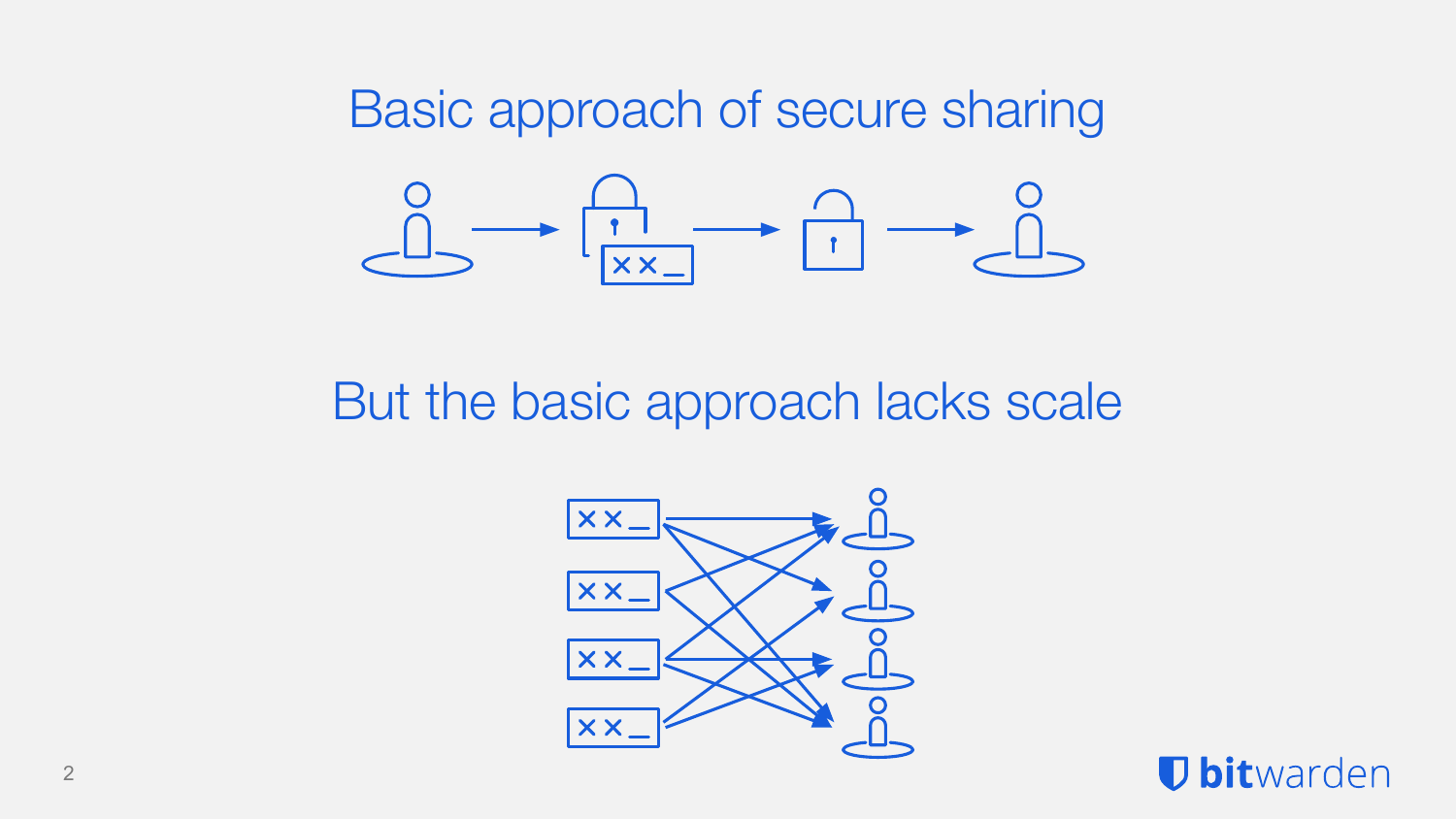### Sharing with collections



Collections scale within an organization



**U bit**warden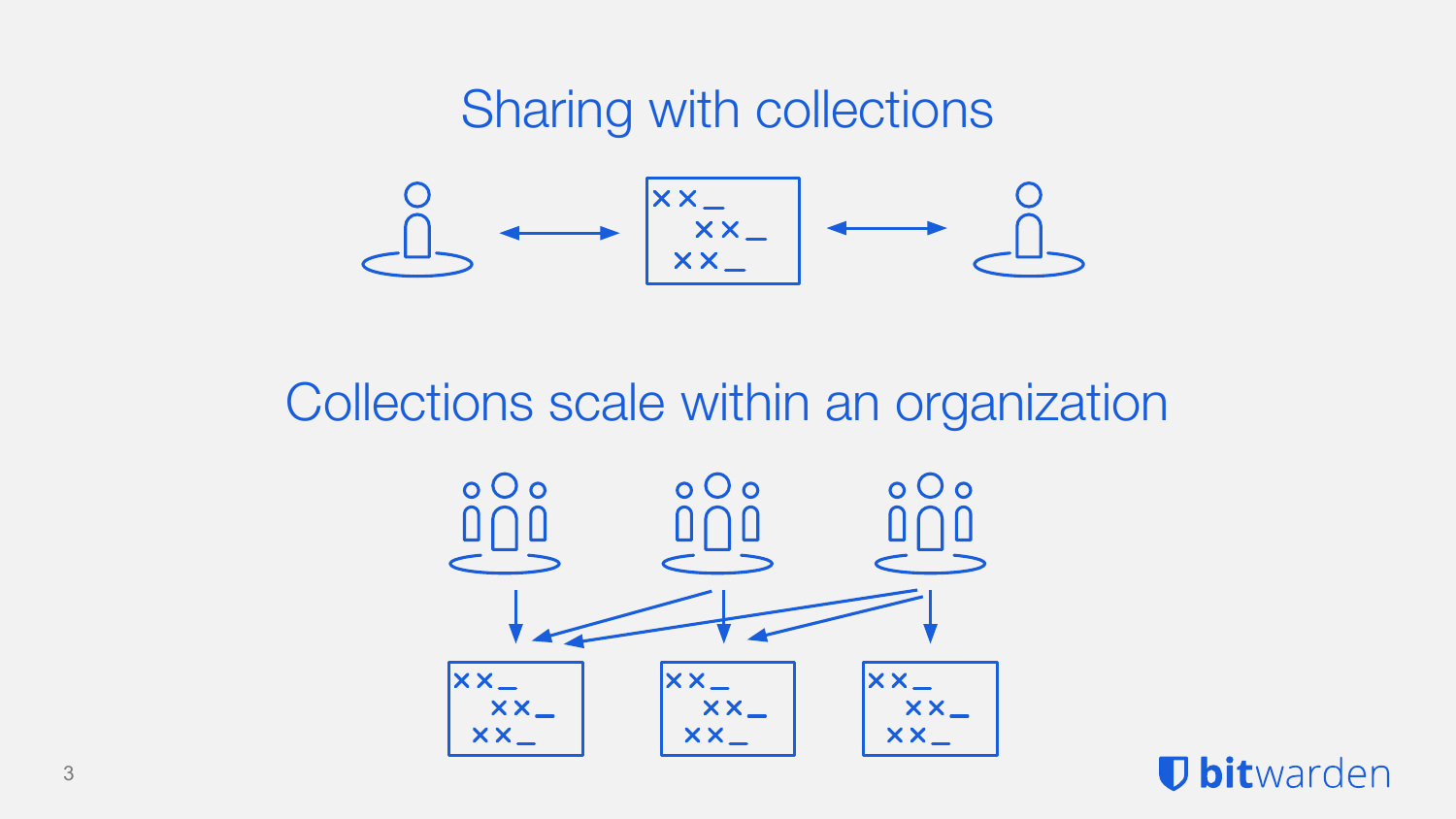## Secure scalable sharing with groups and collections



#### *U* bitwarden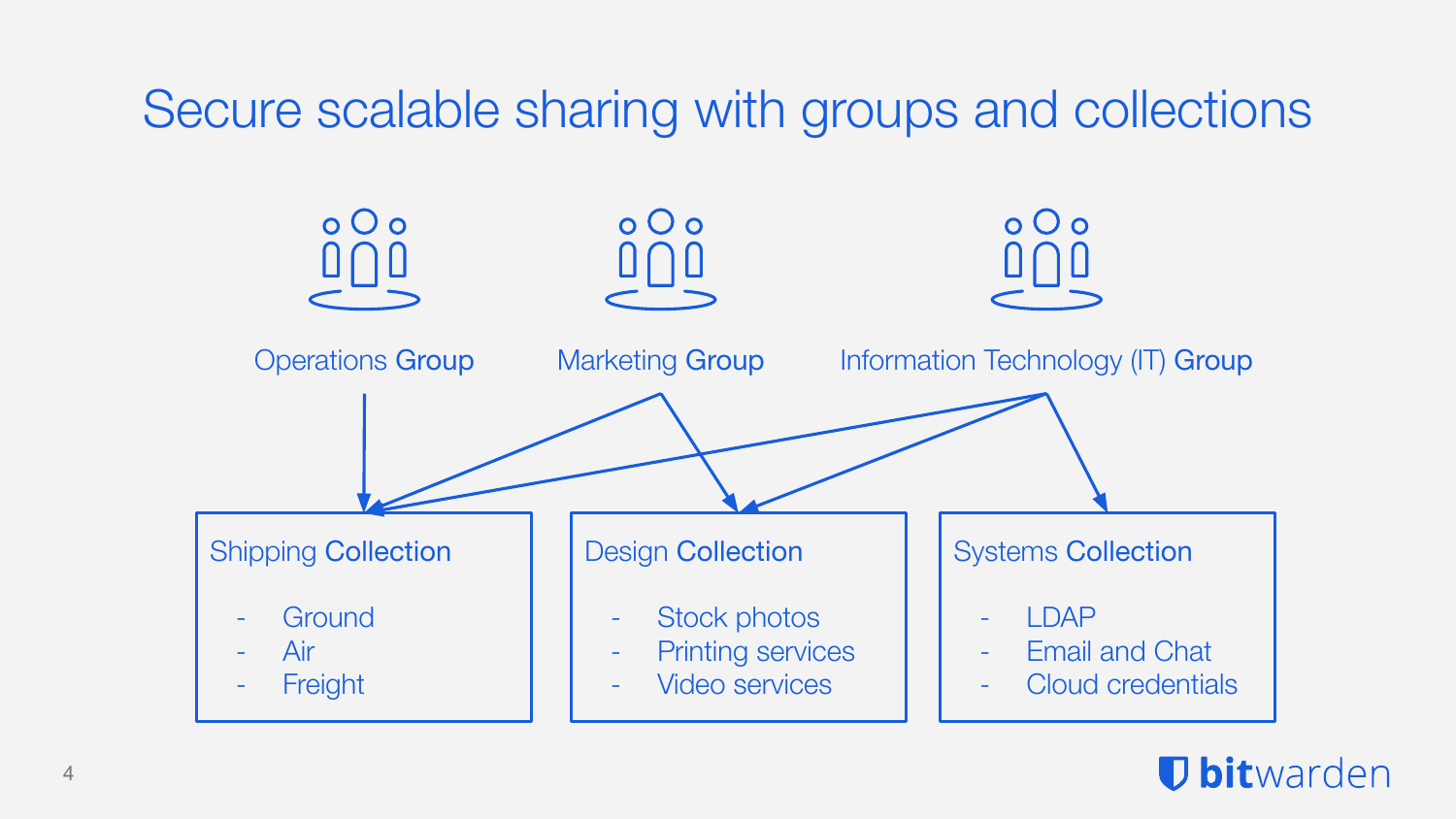## Manage Tab

| My Vault Tools Settings                                                                 |                                                    |                                         |              | $\boldsymbol{\Theta}$    |
|-----------------------------------------------------------------------------------------|----------------------------------------------------|-----------------------------------------|--------------|--------------------------|
| My Organization<br>Organization<br><b>MO</b><br><b>A</b> Vault<br>$F$ Tools<br>호 Manage | Q <sub>6</sub> <sup>8</sup> Settings               |                                         |              |                          |
| <b>MANAGE</b>                                                                           | People                                             | All <sub>Q</sub><br>Invited<br>Accepted | Search       | + Invite User            |
| People<br><b>Collections</b>                                                            | owner@bitwarden.com<br>OB<br>Organization Owner    |                                         | ≙            | Owner                    |
| <b>Groups</b>                                                                           | coworker@bitwarden.com<br><b>CB</b><br>My Coworker |                                         | $\triangleq$ | ۰ ت<br>Use <sup>-</sup>  |
| <b>Policies</b><br><b>Event Logs</b>                                                    |                                                    |                                         |              | h Groups<br>■ Event Logs |
|                                                                                         |                                                    |                                         |              | <b>x</b> Remove          |

### *U* bitwarden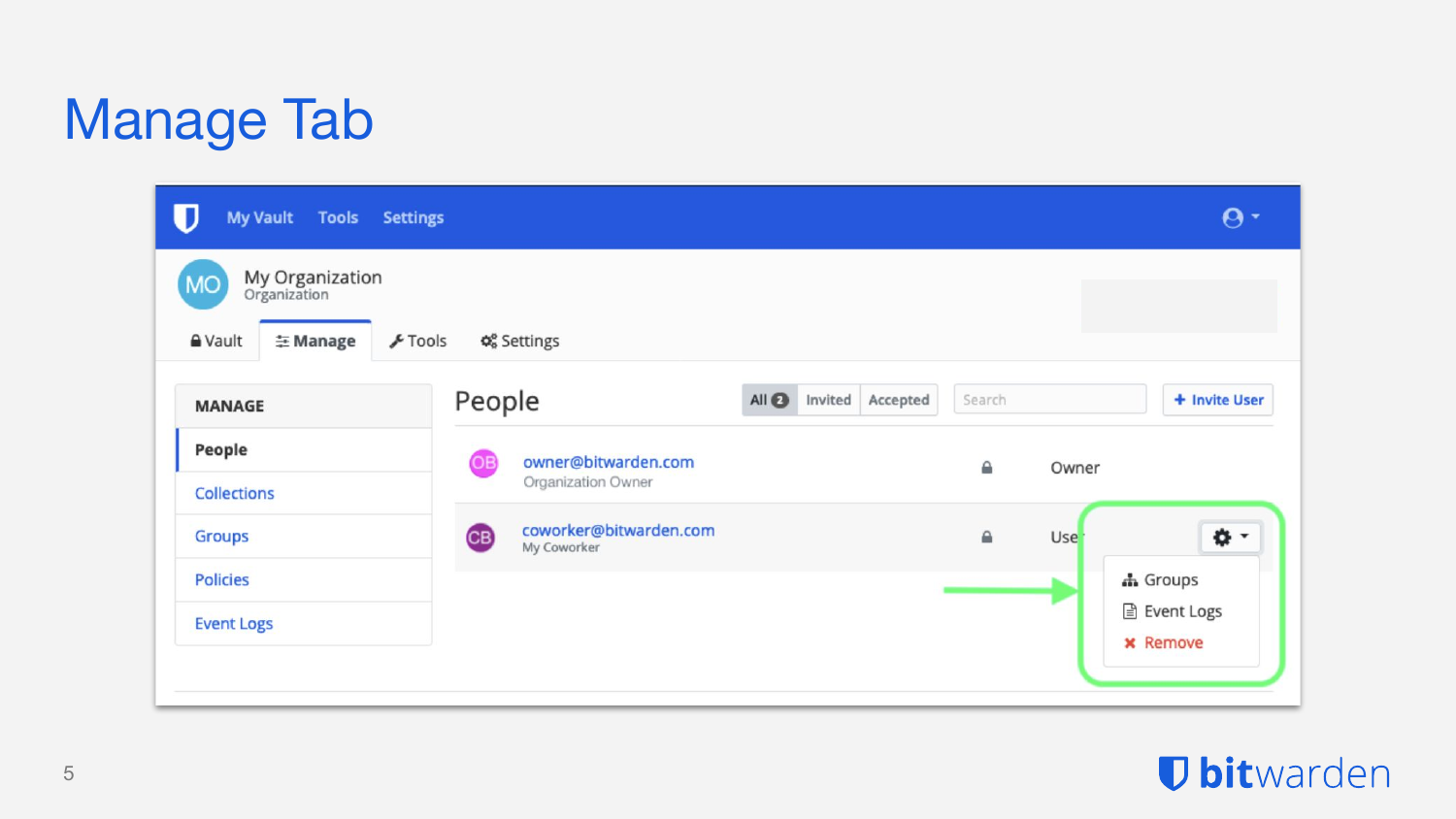## User Seats

- Bitwarden *Teams and Enterprise Organizations* will **automatically scale up** as you invite new users.
- Setting a seat limit will prevent your seat count from exceeding a specific number of seats.
- Seats may be added manually. Also, you must manually remove seats you are no longer using.
- Adding or removing seats will adjust your future billing totals.
- **Adding seats will immediately charge your payment method on file** at the adjusted rate so you will only pay for the remainder billing cycle (month/year).
- Removing seats will cause your next charge to be adjusted to **credit for time not used** by the already-paid-for seat.

#### **O** Note

Only an an Organization Owner or Provider Service User can add or remove seats, as this directly affects billing.

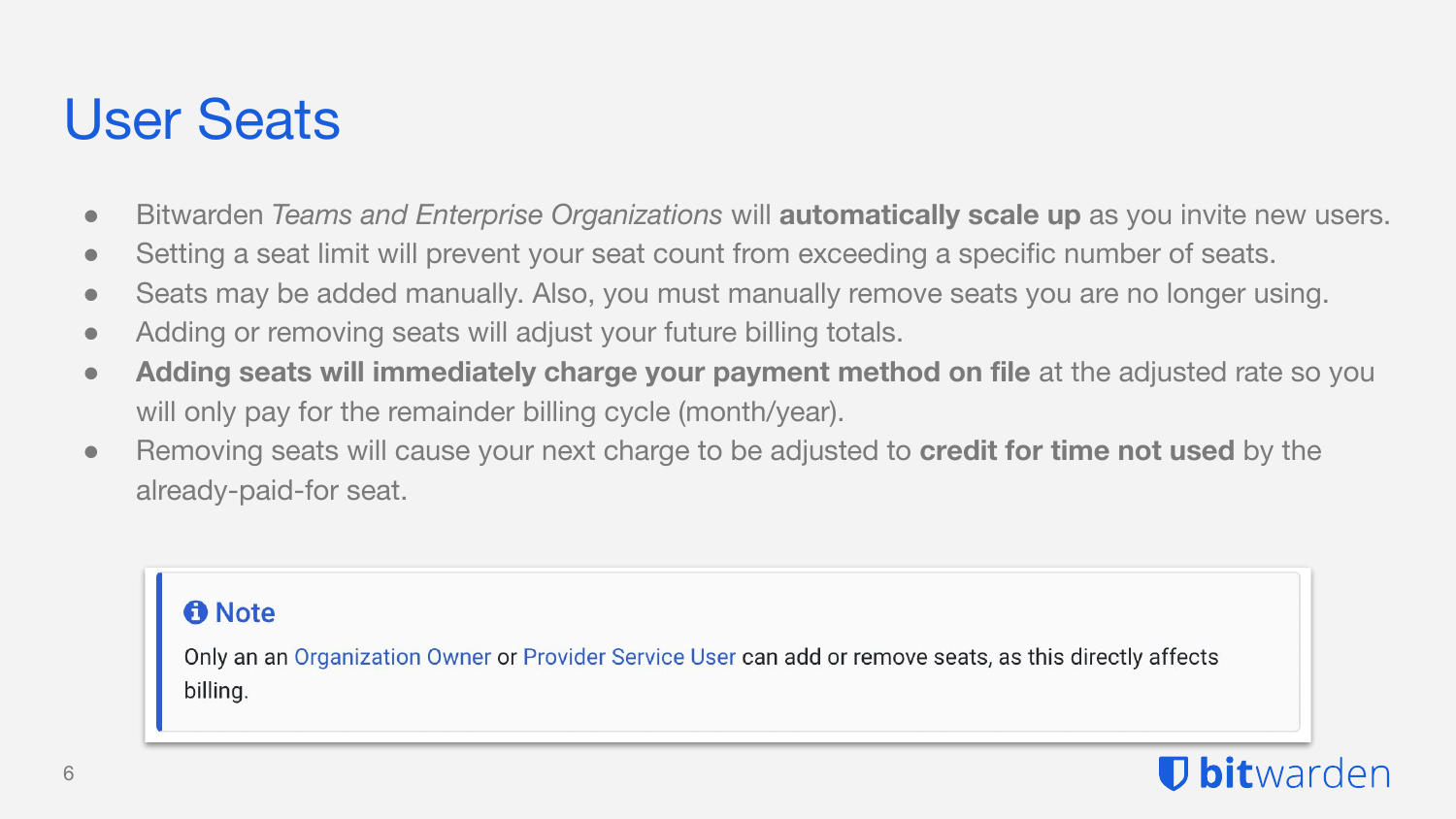## Set a Seat Limit

- $\bullet$  Web Vault  $>$  Organization
- Settings > Subscription
- Subscription > Limit Subscription (Checkbox)
- **Enter Maximum Seat Limit**
- Click Save

#### **O** Note

Once the specified limit is reached, you will not be able to invite new users unless you increase the limit.



### **D** bitwarden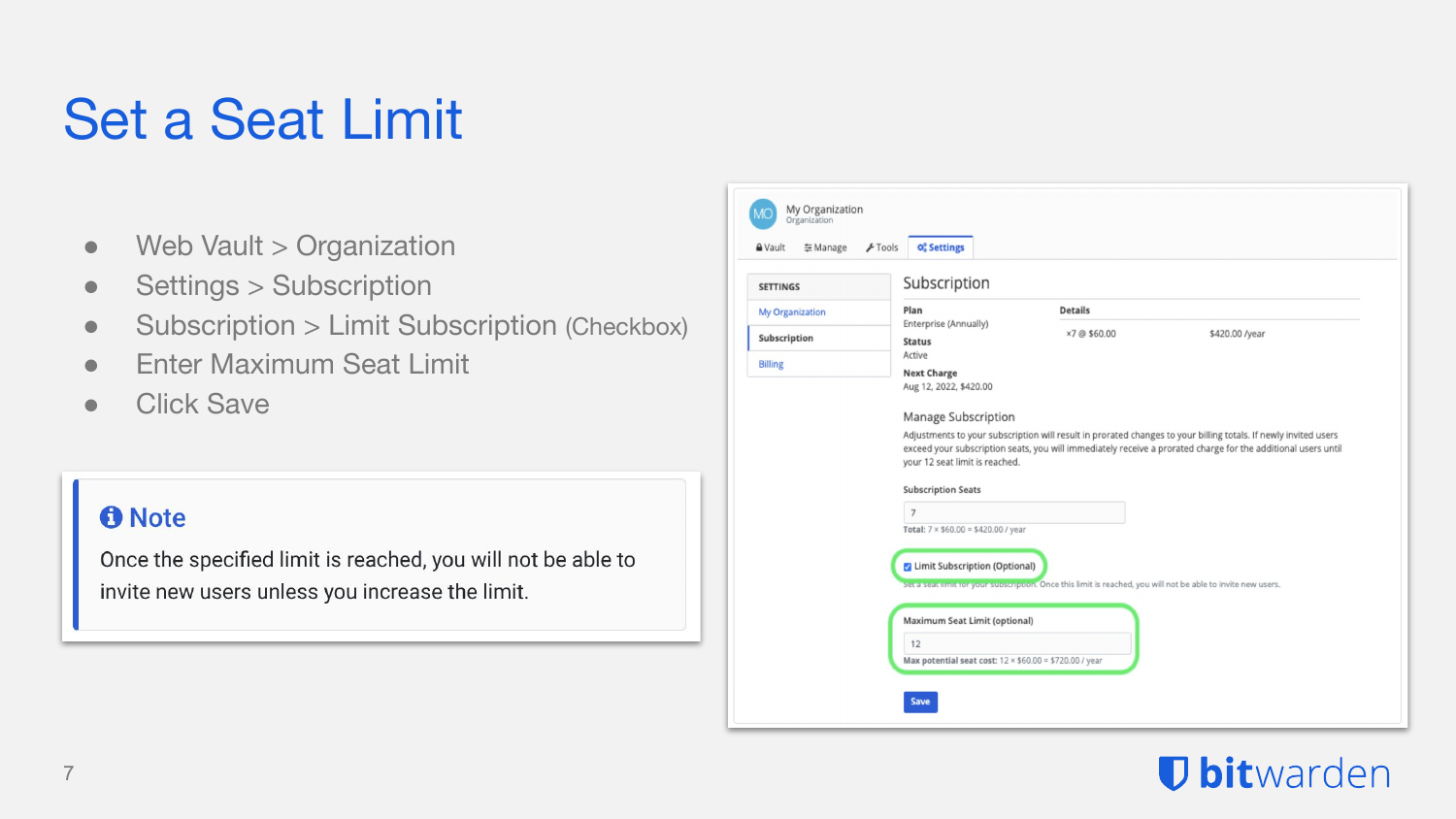## Manually Add or Remove Seats

- Web Vault > Organization
- Settings > Subscription
- Subscription Seats > Use Hover-over Arrows
- **Enter Number of Seats**
- **Click Save**

#### **O** Note

If you're increasing your Subscription Seats above a specified Maximum Seat Limit, you must also increase the seat limit so that it is equal to or greater than the desired subscription seat count.

| My Organization<br>Organization         |                                                                                                                                        |                |                |  |  |  |
|-----------------------------------------|----------------------------------------------------------------------------------------------------------------------------------------|----------------|----------------|--|--|--|
| $F$ Tools<br><b>A</b> Vault<br>= Manage | <b>O<sub>o</sub></b> Settings                                                                                                          |                |                |  |  |  |
| <b>SETTINGS</b>                         | Subscription                                                                                                                           |                |                |  |  |  |
| My Organization                         | Plan<br>Enterprise (Annually)<br><b>Status</b>                                                                                         | <b>Details</b> |                |  |  |  |
| Subscription<br><b>Billing</b>          |                                                                                                                                        | ×7@\$60.00     | \$420.00 /year |  |  |  |
|                                         | Active                                                                                                                                 |                |                |  |  |  |
|                                         | <b>Next Charge</b><br>Aug 12, 2022, \$420.00                                                                                           |                |                |  |  |  |
|                                         |                                                                                                                                        |                |                |  |  |  |
|                                         | Manage Subscription<br>Adjustments to your subscription will result in prorated changes to your billing totals. If newly invited users |                |                |  |  |  |
|                                         | exceed your subscription seats, you will immediately receive a prorated charge for the additional users until                          |                |                |  |  |  |
|                                         | your 12 seat limit is reached.                                                                                                         |                |                |  |  |  |
|                                         | <b>Subscription Seats</b><br>$\overline{7}$<br>$\hat{\mathbf{v}}$                                                                      |                |                |  |  |  |
|                                         |                                                                                                                                        |                |                |  |  |  |
|                                         | Total: $7 \times $60.00 = $420.00$ / year                                                                                              |                |                |  |  |  |
|                                         | <b>Z</b> Limit Subscription (Optional)                                                                                                 |                |                |  |  |  |
|                                         | Set a seat limit for your subscription. Once this limit is reached, you will not be able to invite new users.                          |                |                |  |  |  |
|                                         |                                                                                                                                        |                |                |  |  |  |
|                                         | Maximum Seat Limit (optional)                                                                                                          |                |                |  |  |  |
|                                         | 12                                                                                                                                     |                |                |  |  |  |
|                                         | Max potential seat cost: 12 × \$60.00 = \$720.00 / year                                                                                |                |                |  |  |  |
|                                         |                                                                                                                                        |                |                |  |  |  |
|                                         | Save                                                                                                                                   |                |                |  |  |  |

### **D** bitwarden